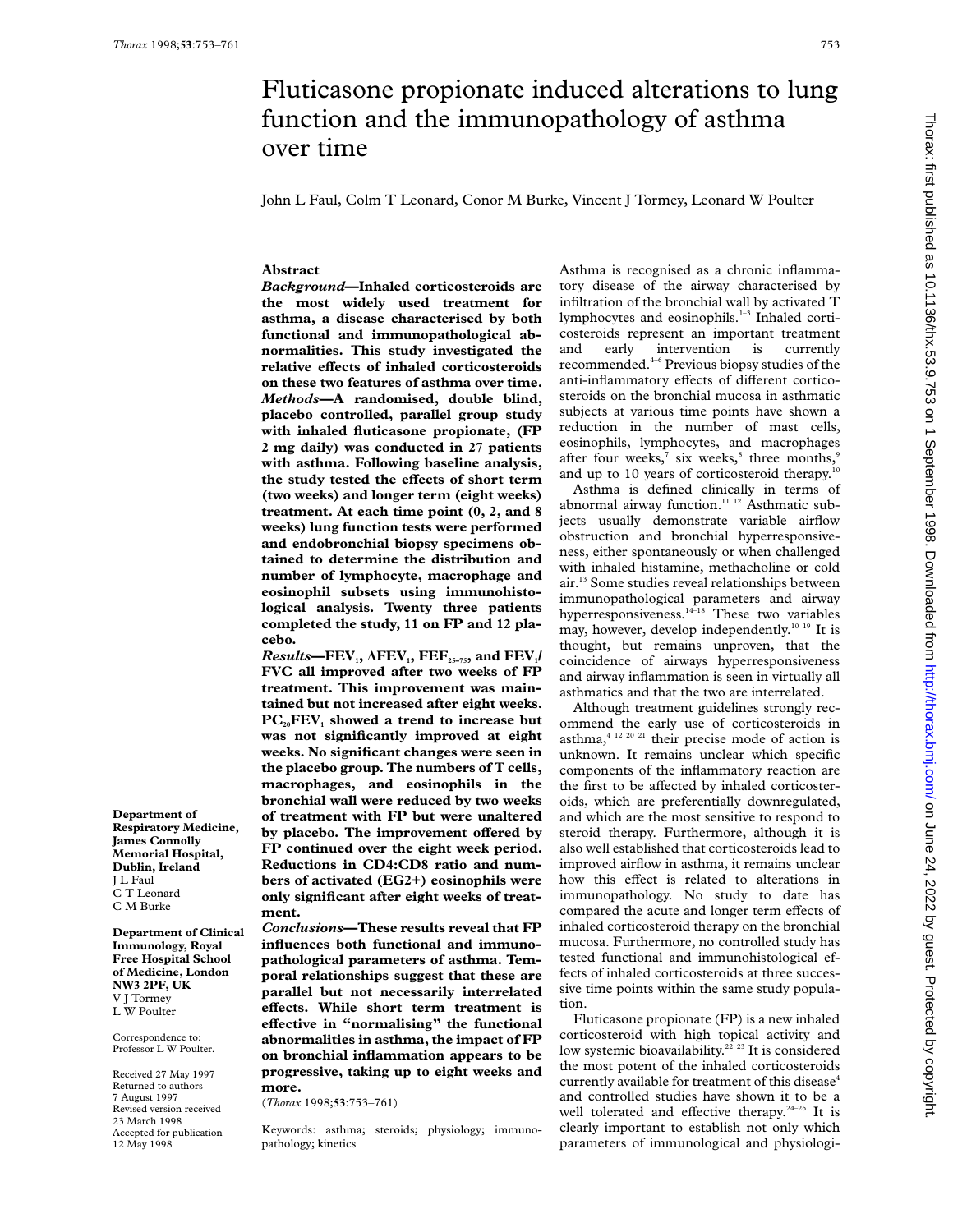*Table 1 Characteristics of the 23 patients who completed the study protocol*

| Age (years) | Sex | Asthma duration | Atopy    | $FEV$ , (% pred) | $\Delta FEV$ , (%) | Therapy     |
|-------------|-----|-----------------|----------|------------------|--------------------|-------------|
| 21          | F   | 1 year          | $++$     | 2.95(95)         | 18                 | FP          |
| 31          | F   | $>10$ years     | $++$     | 1.69(52)         | 24                 | FP          |
| 42          | F   | 1 year          |          | 2.02(82)         | 16                 | FP          |
| 28          | F   | $>10$ years     | $^{++}$  | 1.94(60)         | 50                 | FP          |
| 19          | М   | $>10$ years     | $^{+++}$ | 2.56(54)         | 80                 | FP          |
| 25          | M   | 1 year          | $++$     | 4.86 (108)       | 12                 | FP          |
| 27          | M   | $>10$ years     | $++$     | 1.88(46)         | 62                 | FP          |
| 23          | F   | $6-10$ years    | $^{+++}$ | 2.55(85)         | 18                 | FP          |
| 23          | М   | $>10$ years     | $^{+++}$ | 2.49(56)         | 44                 | FP          |
| 28          | М   | 1 year          |          | 4.11 (95)        | 19                 | FP          |
| 45          | M   | $>10$ years     | $++++$   | 2.05(95)         | 71                 | FP          |
| 21          | M   | $>10$ years     | $++$     | 3.41 (79)        | 22                 | P           |
| 33          | M   | $>10$ years     | $++$     | 1.88(49)         | 26                 | $\mathbf P$ |
| 24          | F   | $>10$ years     | $^{+++}$ | 2.22(72)         | 33                 | $\mathbf P$ |
| 24          | М   | $>10$ years     |          | 3.65(84)         | $\overline{7}$     | $\mathbf P$ |
| 40          | M   | $>10$ years     | $^{+++}$ | 1.98(50)         | 76                 | $\mathbf P$ |
| 36          | М   | $>10$ years     | $^{+++}$ | 1.77(40)         | 64                 | $\mathbf P$ |
| 36          | F   | $1-5$ years     | $^{++}$  | 2.84 (88)        | 13                 | $\mathbf P$ |
| 28          | M   | $>10$ years     | $^{++}$  | 2.67(59)         | 30                 | P           |
| 22          | М   | 1 year          |          | 3.94 (94)        | 8                  | P           |
| 34          | M   | 1 year          | $++++$   | 3.25(74)         | 11                 | $\mathbf P$ |
| 35          | M   | 1 year          |          | 4.26(100)        | 5                  | P           |
| 20          | М   | $>10$ years     | $++++$   | 2.64(66)         | 27                 | P           |

 $FP =$  fluticasone propionate;  $P =$  placebo.

cal dysfunction are affected by inhaled therapy, but also the temporal relationship one to the other as, in this way, both dose and regimen of inhaled corticosteroids might be best tailored to the specific immunopathological and lung function status of the patient. In the present study high dose inhaled fluticasone propionate (2 mg/day) was administered to asthmatic subjects in order to give the most potent anti-asthmatic activity.

To determine the temporal relationships between functional and immunopathological parameters, a randomised, double blind, placebo controlled study of high dose inhaled FP was performed in patients with mild to moderate asthma. Functional and immunological parameters were measured at baseline and then at two subsequent time points (two and eight weeks) to investigate both short and long term effects of treatment. At each time point fibreoptic bronchoscopy with endobronchial biopsy was performed to investigate changes to specific subpopulations of inflammatory cells within the bronchial mucosa, reflecting the effect of treatment on immunopathological indices.27 28 The temporal relationships between corticosteroid induced changes to functional and immunological parameters are presented.

## **Methods**

# **SUBJECTS**

Twenty seven asthmatic subjects (ATS criteria for asthma<sup>11</sup>) were recruited. None had suffered an exacerbation of asthma or taken corticosteroid therapy within the three months before the study. Baseline forced expiratory volume in one second  $(FEV_i)$  for all subjects was >40% predicted and all subjects showed an increase in  $FEV<sub>1</sub>$  of more than 250 ml and more than 12.5% increase after inhaled salbutamol. All subjects demonstrated bronchial reactivity as documented by a histamine  $PC_{20}$  FEV<sub>1</sub> of <8 mg/ml within four weeks of entry.

Subjects were excluded if they were pregnant or lactating, had a psychiatric illness, or other concurrent clinical condition. During the study no supplementary oral or inhaled corticosteroids were allowed. Rescue inhalers were confined to salbutamol by metered dose inhaler.

The study protocol was approved by the ethics committee at the James Connolly Memorial Hospital, Dublin and by the National Drugs Advisory Board of Ireland. Full written informed consent was obtained from each patient. The nature of the study demanded great care to be taken to provide an easily accessible and prompt medical backup for the subjects enrolled. A team of senior clinicians was on call 24 hours a day, seven days a week to provide continuous medical backup, to arrange unscheduled visits to the hospital, and to ensure early withdrawal from the study of patients in the event of deteriorating asthma or intercurrent illness. Of 27 patients recruited, four were withdrawn from the study, two due to non-compliance with medication (one placebo, one FP) and two due to pregnancy (one placebo, one FP). Details of the 23 subjects who completed the study are shown in table 1.

# STUDY DESIGN

This study was conducted as a randomised, double blind, placebo controlled, parallel group trial. It was divided into a baseline period of one week and a treatment period of eight weeks. During the one week run-in period subjects were tested for compliance and inhaler technique by being asked to use a placebo inhaler (four puffs twice daily) and record peak flow measurements and symptom scores twice daily in a diary card. At the end of the baseline period all subjects were randomly assigned to one of two treatment groups receiving either FP (four puffs of 250 mg twice daily) or a matched placebo through a metered dose inhaler attached to an aerosol chamber (Volumatic spacer, Allen & Hanburys, Greenford, UK).

Subjects attended the laboratory at entry day (day –7) and days –1, 0, 13, 14, 55, and 56 of the study period (day 0 represents the day treatment was started). Bronchodilator medication and caffeine containing drinks were withheld for at least 12 hours before each study visit and subjects always attended the laboratory at 09.00 hours. Subjects underwent complete physical examination and routine haematological, urine analysis, and biochemical tests at the screening visit (day  $-7$ ) and on days 0, 14, and 56. At each visit compliance with medication and adverse effects were checked and recorded. Forced vital capacity (FVC) and  $FEV<sub>1</sub>$ ,  $\Delta FEV<sub>1</sub>$  after bronchodilator,  $FEV<sub>1</sub>/FVC$ and  $\overline{\text{FEF}}_{25-75}$  were recorded at each visit using a computerised spirometer (Gould 2400). At entry day and days 0–1, 13, and 55 (at the same time of day in each case) histamine bronchial provocation challenges were performed according to a standardised technique.<sup>29</sup> A complete dose-response curve for inhaled histamine was recorded using doubling concentrations starting at 0.03 mg up to 16 mg/ml of histamine dissolved in normal saline. During histamine challenges  $FEV<sub>1</sub>$  was measured 30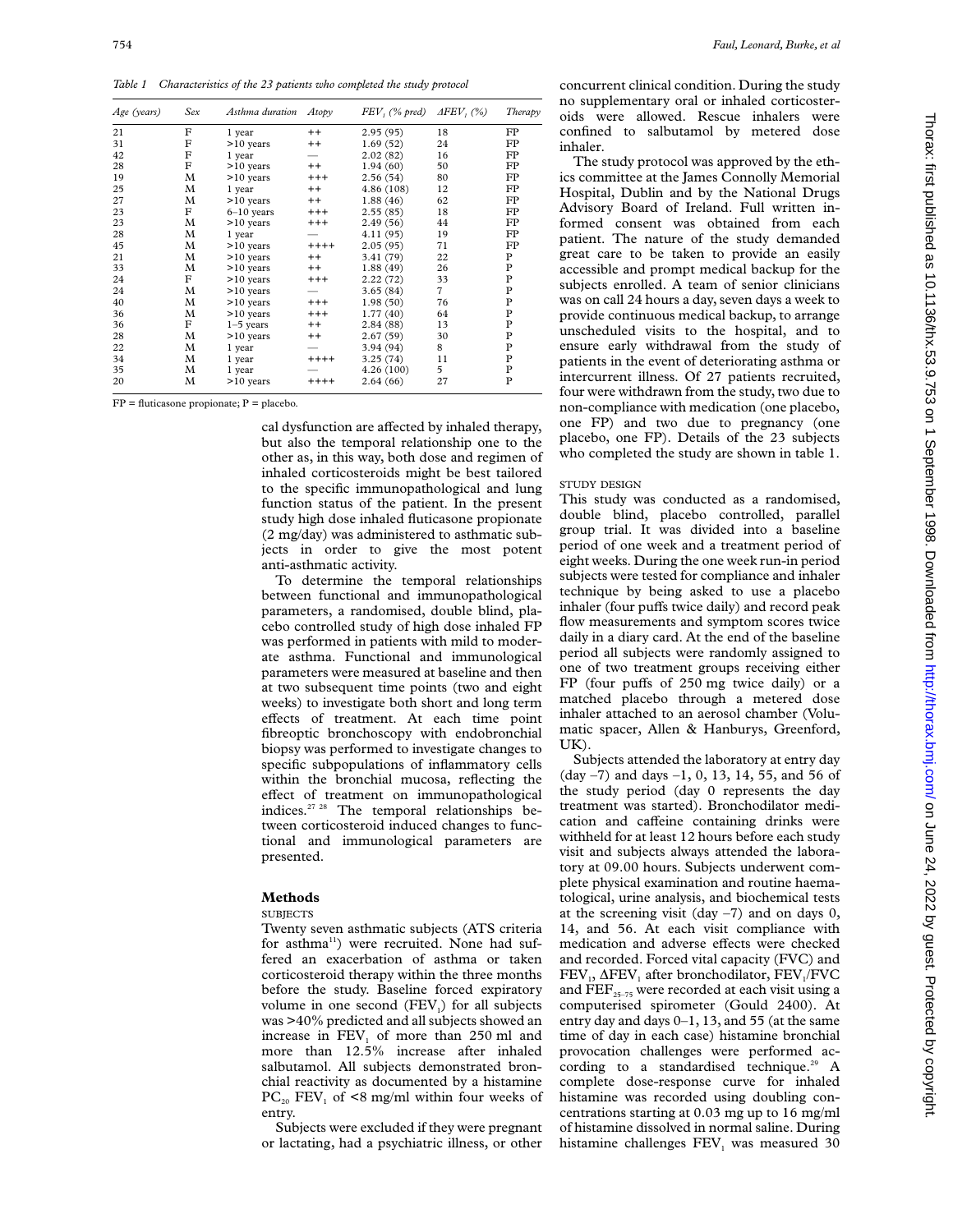and 90 seconds after each dose. The test was terminated if FEV<sub>1</sub> decreased by more than 20% from the post-saline value or if a concentration of 16 mg/ml was reached.  $PC_{20}$  was determined by linear interpolation of the concentration FEV<sub>1</sub> response curve. Patients were allowed neither salbutamol nor salmeterol for 12 and 36 hours, respectively, prior to bronchial challenge.

Allergy tests were performed at the screening visit (day 0–7). Patients were considered atopic if they gave a history of bronchospasm after allergen exposure and exhibited a positive skin prick test to at least one of a panel of common allergens (house dust mite, grass, pollen, cat, dog, birch, pollen).

Bronchodilator responses were studied four hours prior to bronchoscopy on days 0, 14 and 56. FEV<sub>1</sub> was measured before and 20 minutes after salbutamol 200 mg administered via a Volumatic spacer device. The post bronchodilator  $FEV<sub>1</sub>$  and percentage change from baseline were recorded. In all cases spirometric values were also recorded as percentage predicted.

# FIBREOPTIC BRONCHOSCOPY

Fibreoptic bronchoscopy was performed at three time points (days 0, 14 and 56) using a flexible fibreoptic bronchoscope (Olympus BF10). Subjects were sedated with intravenous propofol (Power) and continuous oxygen was given and oxygen saturation and ECG monitored throughout the procedure. Up to three endobronchial biopsy specimens were taken through the bronchoscope with spiked cup forceps from the second generation right upper lobe bronchus. The biopsy specimens were immediately placed on sterile PBS moistened gauze, embedded in OCT medium and snap frozen in melting isopentane previously cooled in liquid nitrogen. The samples were stored in liquid nitrogen until further analysis.

# IMMUNOPATHOLOGICAL INVESTIGATIONS

Cryostat sections  $(6 \mu m)$  thick) of the endobronchial biopsy specimens were cut at –25°C, air dried for 60 minutes, fixed in chloroform/ acetone (1:1), wrapped in cling film and stored at –20°C until used. Each biopsy specimen was sectioned within one month of freezing with up to 40 sections being stored. Representative sections of all samples were stained with 0.1% toluidine blue to reveal morphology and tissue integrity. Immunohistological techniques were employed to identify subsets of immunocompetent cells. For each test on each subject sections from biopsy specimens at each time point were analysed together. Due to the blinded nature of the study it was not possible to analyse groups together and, for logistical reasons, it was not possible to analyse all specimens at particular time points together. However, no sections were stored for more than six weeks.

The indirect immunoperoxidase technique was used to identify T cells (using a cocktail of monoclonal antibodies CD2, CD3, CD5 and CD8) all produced in the RFHSM, and primed cells were identified using the mono-

clonal antibody CD45RO, RFHSM. Macrophage/monocytes were identified using CD68 (Dako, UK), total eosinophils by EG1 (Pharmacia Diagnostics, UK), and activated eosinophils by EG2 (Pharmacia Diagnostics, UK). Double immunofluorescence<br>techniques<sup>30</sup> were applied to determine were applied to determine CD4:CD8 T cell ratios and relative proportions of inductive (RFD1+ RFHSM), effector (RFD7+ RFHSM), and suppressive (RFD1+/ RFD7+) macrophages.

#### QUANTIFICATION OF IMMUNOHISTOLOGY

Numbers of immunocompetent cells were quantified by two investigators with no knowledge of a subject's identity or treatment limb. The distribution and number of immunocompetent cells was assessed using a "Solitaire" computerised image analysis system (Seescan, Cambridge, UK).<sup>31</sup> Three areas of bronchial wall (epithelium and subepithelial connective tissue to a depth of approx  $150 \mu m$ ) were measured in each section. Total areas of  $12 \times 10^4$  µm<sup>2</sup> were quantified on duplicate sections for each cell type in samples for each patient. Areas of each high power field measured were determined with the image analyser by drawing frames around the area to be quantified. These frames were designed to avoid damaged areas and areas of muscle and cartilage. The numbers of positive cells within framed areas were counted and this number was divided by the area of section measured by the computer.<sup>32</sup> Cell numbers are thus expressed as cells/unit area, the unit area being  $10^4 \mu m^2$ .

Immunofluorescence preparations were used to determine CD4:CD8 ratios using a Zeiss fluorescence microscope fitted with epi-illumination and appropriate barrier filters for FITC and TRITC, as previously described in full.30 Numbers of CD4+ and CD8+ cells were counted in high power fields. Either numbers for the whole section were counted or  $\geq$ 100 cells were observed.

The ratio was recorded as number CD4+/ number CD8+. The same approach was used to measure proportions of inductive (D1+), effector (D7+), and suppressive  $(D1+D7+)$ macrophages. Numbers of D1+ cells (green fluorescence), D7+ cells (red fluorescence), and D1+ D7+ cells (fluorescent for red and green) were recorded throughout the section. Relative proportions were then calculated by the formula:

No. of specific subset  

$$
\frac{\text{No. of specific subset}}{(D1+) + (D7+) + (D1+D7+)} \times 100
$$

#### **STATISTICS**

For all parameters tested the median values for both the FP and placebo groups at baseline and at two and eight weeks were determined and are plotted one against the other to reflect a direct comparison of absolute values for each group.

The relative change after two or eight weeks was expressed as T14/T0 or T56/T0. These fractions were calculated for each subject in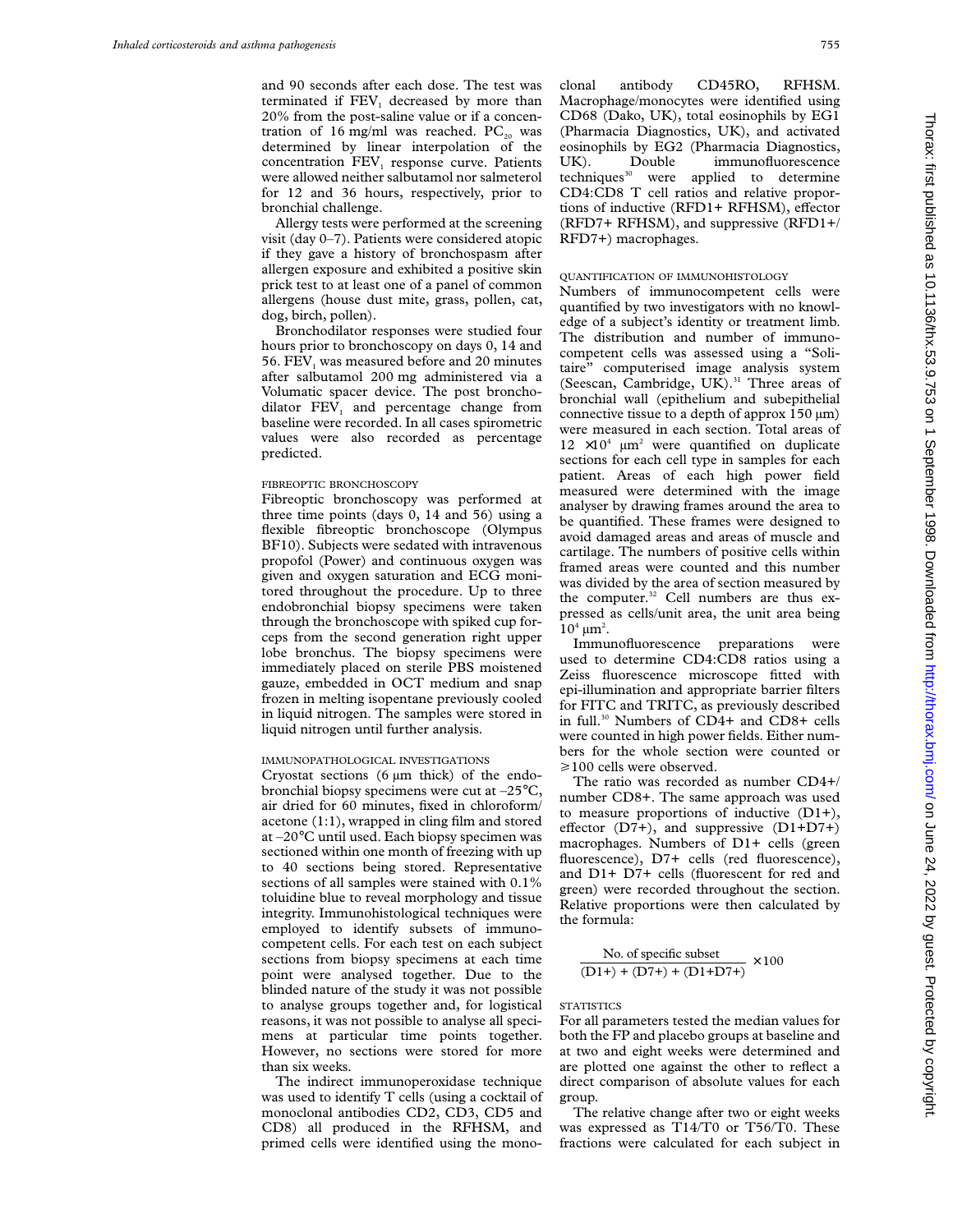*Table 2 Baseline data (T0) on fluticasone and placebo groups*

|                                            | Fluticasone |               | Placebo |               |
|--------------------------------------------|-------------|---------------|---------|---------------|
| Parameter                                  | Median      | Range         | Median  | Range         |
| FEV, (litres)                              | 2.49        | $1.69 - 4.86$ | 2.69    | $1.77 - 4.26$ |
| $\Delta$ FEV, $(\%$ )                      | 24          | $12 - 80$     | 22      | $5 - 76$      |
| FEV <sub>1</sub> /FVC %                    | 67          | $43 - 77$     | 65      | $40 - 84$     |
| $\text{FEF}_{25-75}$ (litres)              | 1.33        | $0.72 - 3.93$ | 1.91    | $0.62 - 3.89$ |
| $PC_{20}FEV_1$ (mg)                        | 0.19        | $0.03 - 1.74$ | 0.11    | $0.03 - 8$    |
| T cells (no./ $104 \mu m2$ )               | 6.3         | $4.1 - 14.4$  | 5.2     | $3.8 - 17.3$  |
| Primed T cells $(no./104µm2)$              | 4.9         | $3.1 - 12.5$  | 4.3     | $2.7 - 13.6$  |
| CD4:CD8 ratio                              | 2.8         | $0.5 - 5.5$   | 2.15    | $0.7 - 4.0$   |
| CD68+ cells $(no./104µm2)$                 | 4.12        | $2.3 - 11.2$  | 3.7     | $1.9 - 12.5$  |
| $D1+MO$ subset $(\% )\dagger$              | 33          | $6 - 55$      | 35      | $15 - 46$     |
| $D7+MO$ subset $(\% )$                     | 46          | $23 - 68$     | 47      | $33 - 60$     |
| $D1+ / D7+ MO$ subset $(\% )$              | 20.5        | $8 - 33$      | 20.5    | $14 - 26$     |
| Eosinophils (no./ $10^4 \mu m^2$ )         | 1.7         | $0.5 - 2.4$   | 1.25    | $0.05 - 2.2$  |
| Activated eosinophils (no./ $104 \mu m2$ ) | 1.5         | $0.05 - 1.9$  | 0.45    | $0.05 - 1.88$ |

†Percentage of total stained cells showing specific phenotype.

each group. Results were then expressed as median and range within each group at each time point.

In all cases statistical significance was determined using the non-parametric Mann-Whitney test for non-paired data. Significance was taken at the level of  $p \le 0.05$  using 95% confidence intervals.

To represent overall FP induced change with time the formula (T14FP/T0FP)—(T14P/ T0P) was used which represented the overall median change after two weeks of treatment. T56 figures were substituted in the same formula to determine the overall effect of FP after eight weeks.

## **Results**

LUNG FUNCTION

Baseline values (T0) for all lung function data were not significantly different between subjects randomised to the FP and placebo groups (table 2).

The study first compared the effects of FP and placebo over a two week period. After 14 days of treatment an improvement was seen in  $FEV<sub>1</sub>$  in the FP group which rose significantly compared with the placebo group ( $p \le 0.05$ , fig 1A). The change after bronchodilation was reduced compared with placebo (p <0.02) and  $FEV<sub>1</sub>/FVC%$  was raised (p <0.02, figs 1B and 1C). An increase in  $\text{FEF}_{25-75}$  was also seen (fig 1D), but the absolute values were not significantly different from that of the placebo group as the median baseline data were higher in the placebo group. No change was seen in the  $PC_{20}$ FEV<sub>1</sub> in either group (data not shown).

To determine whether the changes occurring in the FP group were significant when compared with the effects of placebo, the relative change for each parameter expressed as the

Table 3 Effect of 14 days of treatment (T14) with fluticasone on physiological *parameters\**

|                            | Fluticasone $(n=11)$ |               |        | Placebo $(n=12)$ |          |
|----------------------------|----------------------|---------------|--------|------------------|----------|
|                            | Median               | Range         | Median | Range            | p valuet |
| FEV,                       | 1.2                  | $0.93 - 1.63$ | 0.965  | $0.77 - 1.21$    | 0.0056   |
| ΔFEV,                      | 0.47                 | $0.16 - 1.7$  | 1.16   | $0.45 - 3.77$    | 0.021    |
| FEV <sub>1</sub> /FVC      | 1.15                 | $0.95 - 1.39$ | 0.98   | $0.75 - 1.16$    | 0.0089   |
| $\text{FEF}_{25-75}$       | 1.56                 | $0.86 - 2.69$ | 0.96   | $0.58 - 1.54$    | 0.0062   |
| $PC_{20}$ FEV <sub>1</sub> | 1.06                 | $0.1 - 4$     | 0.91   | $0.28 - 2.72$    | 0.29     |

\*All figures are ratios reflecting T14/T0 data for all parameters.

†Mann-Whitney test for non-parametric data.

ratio T14/T0 was calculated for both FP and placebo groups and these figures were compared using the Mann-Whitney test. This analysis showed that the changes caused by FP treatment for all parameters were significantly different from those in the placebo group (table 3).

After eight weeks a further small rise in FEV<sub>1</sub> was seen in the FP group (fig 1A); however, by this time an increase in median  $FEV<sub>1</sub>$  was also seen in the placebo group to a point where no statistical difference between the groups was demonstrable (p >0.05). Reversibility and the  $FEV<sub>1</sub>/FVC%$  also showed a further modest rise over the eight week period but fell in the placebo group. A significant difference was recorded for both these parameters between the FP and placebo groups (p <0.02 in both cases; figs 1B and C).  $\text{FEF}_{25-75}$  continued to rise in the FP group over eight weeks (fig 1D) but fell in the placebo group. At eight weeks absolute values for FP treated subjects were significantly higher than those of the placebo group (p  $\leq$ 0.05). No significant difference in  $PC_{20}FEV_1$  was seen even after eight weeks of treatment in either group (data not shown).

To determine whether the changes seen in the FP group were significant compared with the changes in the placebo group, the relative change (0–8 weeks) was calculated for both groups as described in the Methods section. This revealed that all parameters in the FP group with the exception of  $PC_{20}$   $FEV_1$  showed a significant improvement over the placebo group by day 56 (table 4). This was true even for the  $FEV<sub>1</sub>$  data where absolute values were not significantly different when FP and placebo were compared (see above). A comparison of the results in tables 3 and 4 also showed that the effects of  $FP$  at day 14 are sustained but not significantly improved up to day 56.

#### IMMUNOPATHOLOGY

At baseline (T0) all patients showed evidence of bronchial inflammation on biopsy section. No significant difference was detected between subjects in the FP group and those treated with placebo (table 2), although considerable variability was seen in some parameters within each group. No significant changes to macrophage subset ratios was detected at either two weeks or eight weeks in either group (data not shown).

After two weeks of treatment reductions in the numbers of T cells, CD45RO+ T cells, CD4:CD8 ratios, eosinophils (EG1+) and activated eosinophils (EG2+) were seen (fig 2 a–f). However, with absolute values a comparison with data from the placebo group showed no significant difference ( $p > 0.05$  in each case). The reduction in macrophages (CD68+ cells) brought the numbers of these cells to a level significantly lower than that in the placebo group ( $p \leq 0.05$ ; fig 2D). When the relative changes in the absolute values were compared between the two groups, however, it was found that significant differences in relative change occurred in the FP group in relation to numbers of T cells, primed T cells, CD68+ cells, and eosinophils (table 5).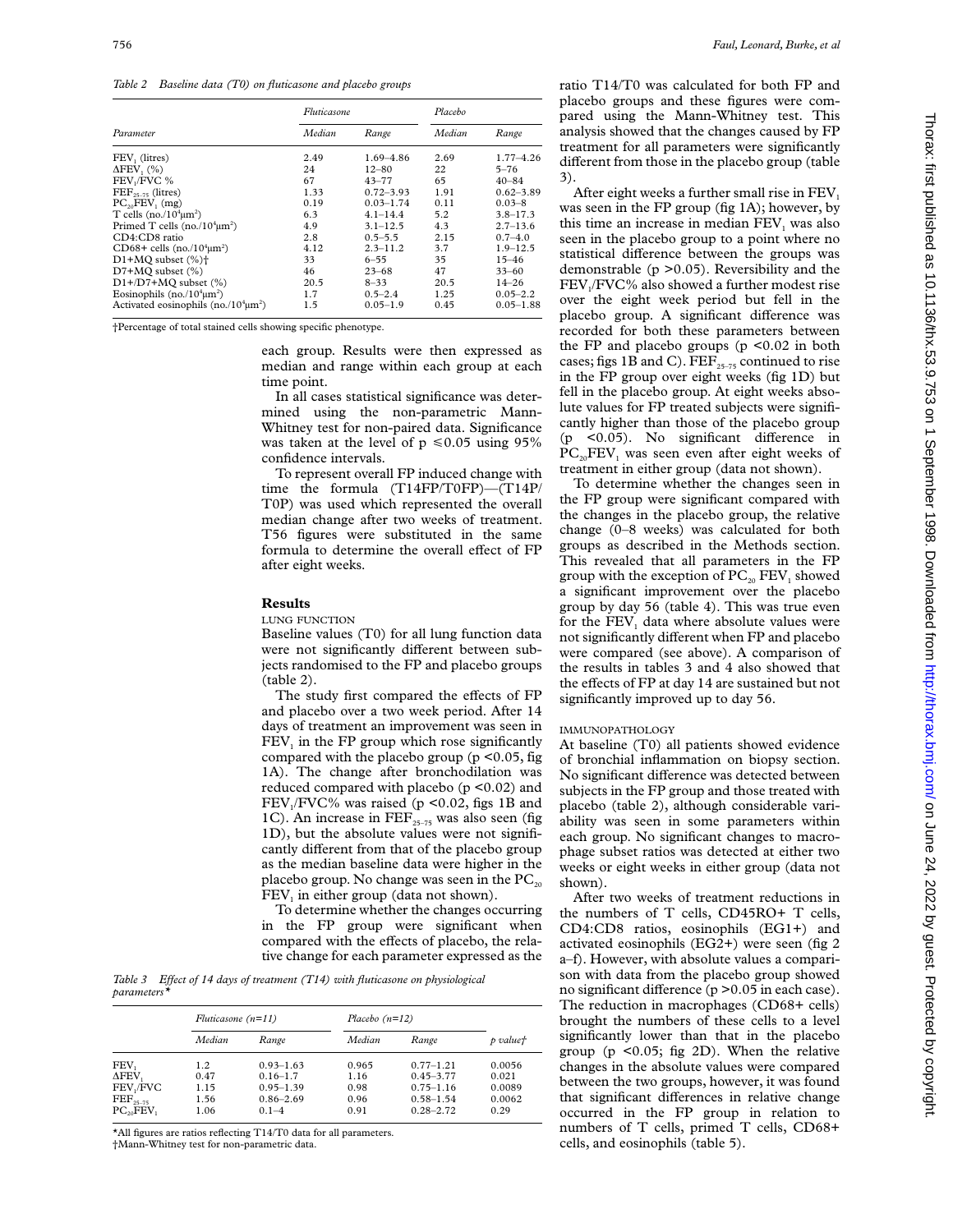

Figure 1 Absolute median values for (A) FEV<sub>1</sub>, (B) reversibility FEV<sub>1</sub>%, (C) FEV<sub>1</sub>FVC% and (D) FEF<sub>25-75</sub> at baseline (T0) and after two and eight weeks of treatment in patients treated with fluticasone propionate ( $\bl$ *receiving placebo* ( $\triangle$ ).

After eight weeks the absolute values of T cells, primed T cells, and eosinophil numbers were significantly different between the FP and placebo groups (fig 2A, B, E;  $p < 0.01$ , <0.02, and  $<$ 0.05, respectively). No difference was

Table 4 Effect of 56 days of treatment (T56) on physiological parameters<sup>\*</sup>

|                       | Fluticasone $(n=11)$ |               |        | Placebo $(n=12)$ |          |
|-----------------------|----------------------|---------------|--------|------------------|----------|
|                       | Median               | Range         | Median | Range            | p valuet |
| FEV,                  | 1.22                 | $1.03 - 1.54$ | 0.95   | $0.62 - 1.25$    | 0.007    |
| ΔFEV,                 | 0.436                | $0.11 - 0.88$ | 1.24   | $0.27 - 4.92$    | 0.0028   |
| FEV <sub>1</sub> /FVC | 1.17                 | $1.0 - 1.54$  | 0.97   | $0.65 - 1.2$     | 0.0056   |
| $\text{FEF}_{25-75}$  | 1.68                 | $1.01 - 2.42$ | 0.86   | $0.38 - 1.65$    | 0.003    |
| $PC_{20}FEV_1$        | 1.67                 | $0.26 - 8.0$  | 0.82   | $0.22 - 2.72$    | 0.09     |

\*All figures are ratios reflecting T56/T0 data for all parameters. †Mann-Whitney test for non-parametric data.

recorded in absolute numbers of macrophages and activated eosinophils nor in the CD4:CD8 ratios (p  $>0.05$  in each case; fig 2C, D, F). However, when the relative changes in the FP and placebo groups were compared over eight weeks significant differences were recorded in the relative reductions in T cells, primed T cells, and activated eosinophils (table 6).

# TEMPORAL RELATIONSHIPS

To reveal the overall effects of FP the median figures of ratios reflecting changes associated with the first two weeks of the study and the overall eight week period were determined by subtracting the median ratios of the placebo groups from those of the FP group. Manipu-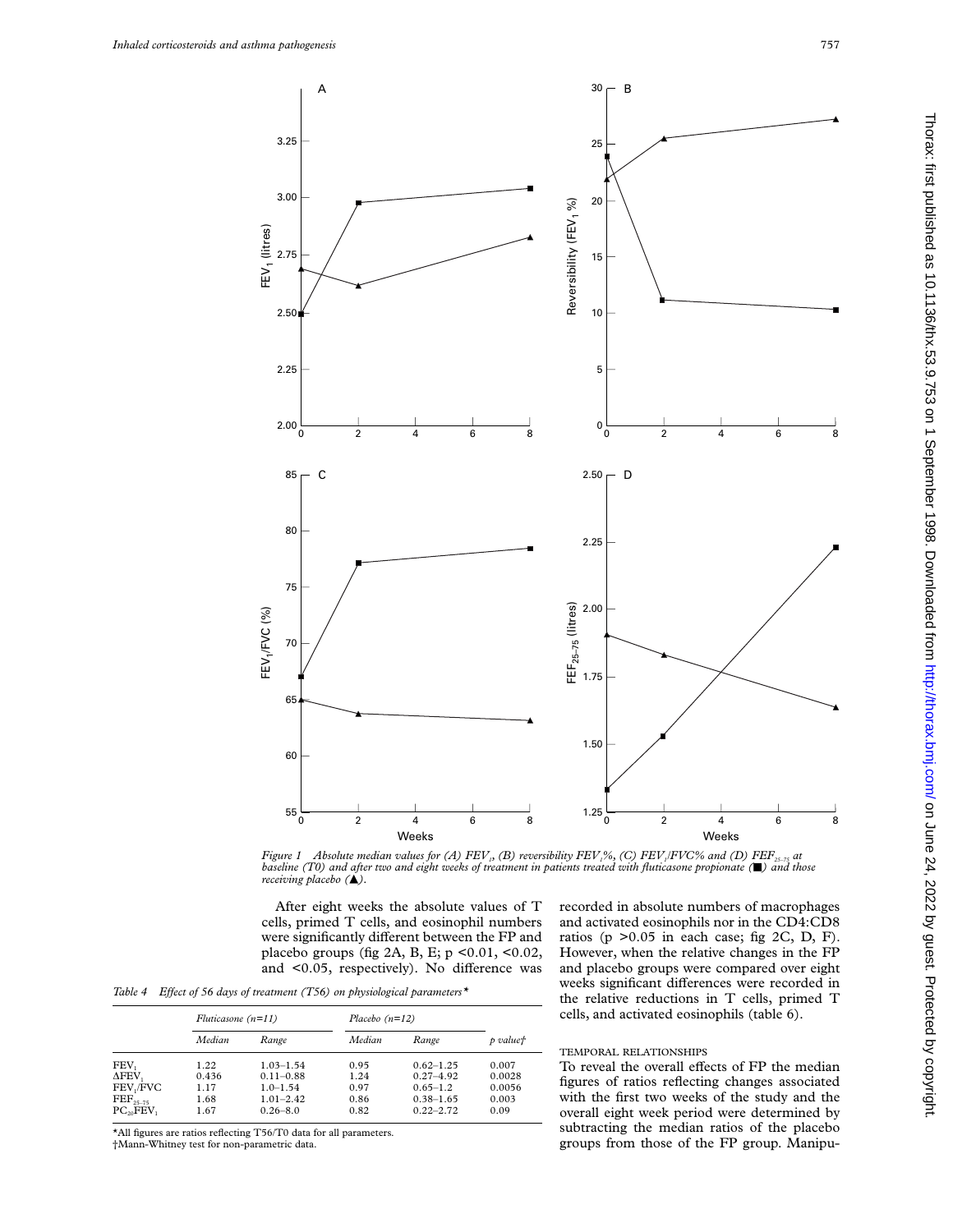

Figure 2 Absolute median values for (A) T cell numbers, (B) CD45RO+ T cell numbers, (C) CD4:CD8 ratio, (D)<br>CD68+ macrophage numbers, (E) EG1+ cells and (F) EG2+ cell numbers. A cell number relative to tissue unit area o *10 <sup>4</sup> µm 2 . Data recorded at baseline (T0) and after two and eight weeks of treatment with fluticasone propionate (*j*) or*  $placebo$  ( $\blacktriangle$ ).

lation of these data left the median ratios, reflecting the overall effect of the FP (see Methods section).

All the FP induced changes to functional status which were statistically significant occurred within the first two weeks of treatment (fig 3A). However, the effects of FP on immunological parameters were variable. T cell numbers and the numbers of primed T cells (CD45RO+ve) fell during the first two weeks of treatment (fig 3B). The subsequent

six weeks of treatment caused a further modest fall in T cell and primed T cell numbers, and a reduction in the CD4:CD8 ratios was also seen (fig 3B).

Eosinophil numbers were significantly reduced by FP in the first two weeks of treatment and then continued to fall, although less dramatically (fig 3C). "Activated" eosinophils showed a modest fall over the first two weeks but the subsequent treatment period caused the population to drop significantly further.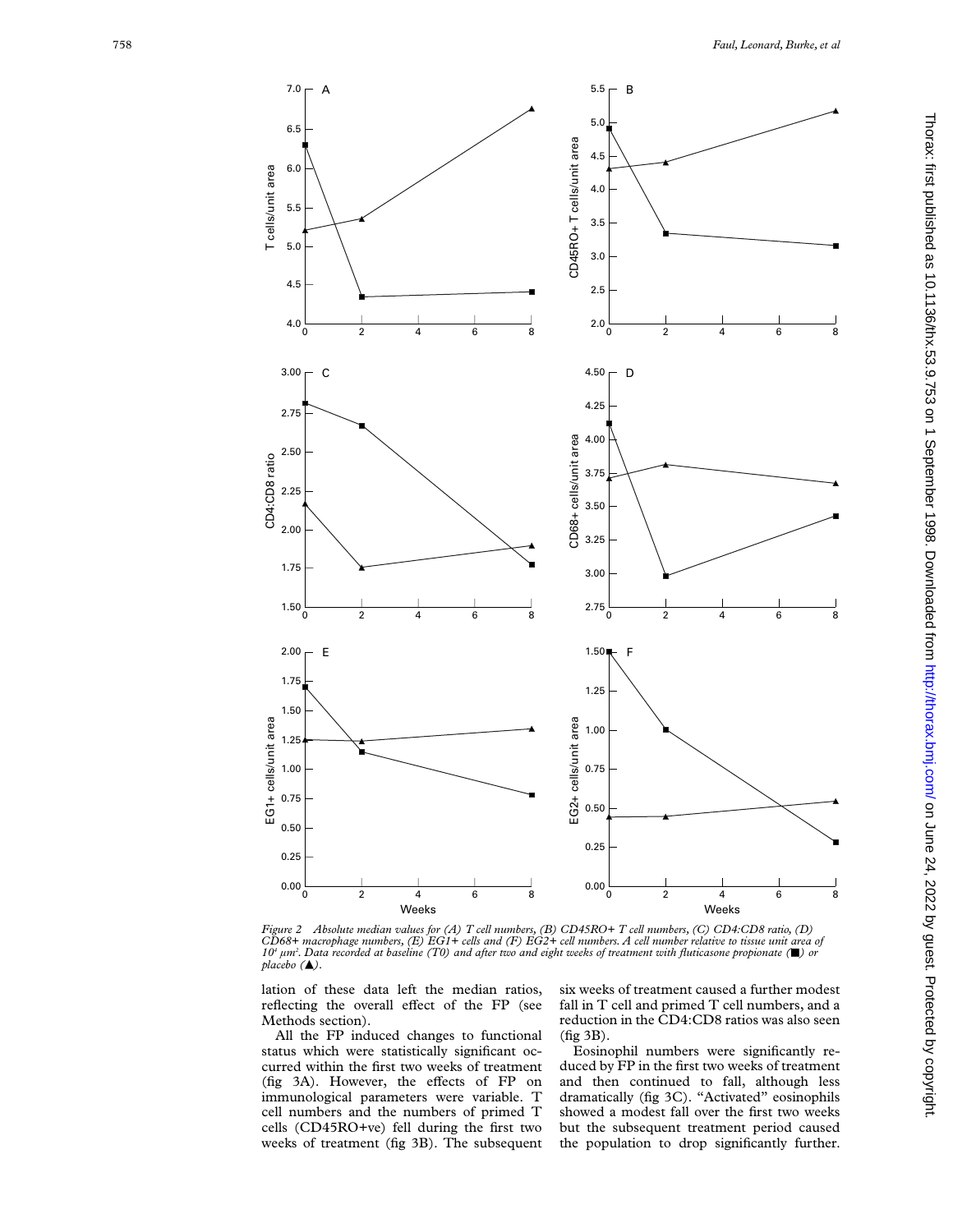

Figure 3 Schematic representation of the overall effects of inhaled fluticasone propionate (FP) on physiological and immunological parameters in the 11 *subjects. Each point represents the median percentage change from baseline in the FP group after the median change in the placebo group has been subtracted. All abbreviations as for figs 1 and 2.*

*Table 5 Effect of 14 days of treatment (T14) on immunological parameters* 

|                       | Fluticasone $(n=11)$ |               | Placebo $(n=12)$ |               |           |
|-----------------------|----------------------|---------------|------------------|---------------|-----------|
|                       | Median               | Range         | Median           | Range         | p value t |
| T cells               | 0.69                 | $0.41 - 1.59$ | 1.03             | $0.68 - 1.36$ | 0.015     |
| Primed T cells        | 0.68                 | $0.35 - 1.7$  | 1.02             | $0.57 - 1.3$  | 0.021     |
| CD4:CD8 ratios        | 0.95                 | $0.22 - 2.5$  | 0.81             | $0.25 - 1.69$ | 0.97      |
| $CD68+$ cells         | 0.72                 | $0.45 - 1.39$ | 1.03             | $0.32 - 1.15$ | 0.023     |
| $D1+MO$               | 0.69                 | $0.25 - 4.6$  | 0.8              | $0.53 - 1.4$  | 0.16      |
| D7+MQ                 | 1.27                 | $0.74 - 2.15$ | 1.25             | $0.78 - 1.79$ | 0.91      |
| $D1+ / D7+ MO$        | 0.88                 | $0.45 - 2.45$ | 0.88             | $0.45 - 1.86$ | 0.77      |
| Eosinophils           | 0.67                 | $0.03 - 1.16$ | 0.98             | $0.02 - 38$   | 0.045     |
| Activated eosinophils | 0.67                 | $0.03 - 1.78$ | 1.0              | $0.13 - 16$   | 0.12      |

\*All figures are ratios reflecting T14/T0 data for each parameter. †Mann-Whitney test for non-parametric data.

Table 6 Effect of 56 days of treatment (T56) on immunological parameters

|                       | Fluticasone $(n=11)$ |               | Placebo $(n=12)$ |               |          |
|-----------------------|----------------------|---------------|------------------|---------------|----------|
|                       | Median               | Range         | Median           | Range         | p valuet |
| T cells               | 0.7                  | $0.36 - 1.04$ | 1.3              | $0.48 - 2.1$  | 0.048    |
| Primed T cells        | 0.64                 | $0.39 - 1.69$ | 1.2              | $0.44 - 2.19$ | 0.015    |
| CD4:CD8 ratios        | 0.63                 | $0.33 - 1.36$ | 0.88             | $0.07 - 2.31$ | 0.3      |
| $CD68 +$ cells        | 0.83                 | $0.06 - 1.27$ | 0.99             | $0.24 - 1.68$ | 0.1      |
| $D1+MO$               | 0.65                 | $0.15 - 4.02$ | 1.0              | $0.43 - 1.27$ | 0.49     |
| $D7+MO$               | 1.01                 | $0.71 - 2.23$ | 1.06             | $0.73 - 1.45$ | 0.8      |
| $D1+ / D7+ MO$        | 1.17                 | $0.58 - 2.67$ | 1.25             | $0.36 - 2.5$  | 0.83     |
| Eosinophils           | 0.45                 | $0.02 - 2.02$ | 1.06             | $0.02 - 38$   | 0.03     |
| Activated eosinophils | 0.195                | $0.03 - 1.34$ | 1.22             | $0.69 - 28$   | 0.0017   |

All figures are ratios reflecting T56/T0 data for each parameter.

†Mann-Whitney test for non-parametric data.

Total numbers of macrophages were reduced within two weeks of treatment but then rose again over the subsequent six week period, whereas the population of inductive RFD1+ cells showed a progressive fall over the eight week study period (fig 3C).

It therefore appears that the major FP induced improvement in lung function occurs during the first two weeks of treatment while the FP induced effects on immunological parameters continued to occur throughout the eight week period of the study without further significant improvement in tests of lung function.

### **Discussion**

This paper reports for the first time the effects of inhaled fluticasone propionate on both immunopathological and physiological parameters of asthma over time in a placebo controlled study. Such a design reveals temporal relationships of the disease modulating effects of FP on two fronts.

Inhaled corticosteroids are the first line therapy for most patients with asthma. $4/6/33$ Previous studies have shown how such therapy improves lung function,  $34$  35 while others have shown reduction of the bronchial inflammation characteristic of this condition.<sup>7 36</sup> Previous immunological investigations, however, have either been performed after a single period of treatment $8-10$  and/or have not included a parallel placebo group.<sup>20 37</sup>

The relationships between functional and immunological dysregulation in asthma remain unclear. Documentation of the effects of FP over a short term (two weeks) and a longer term (eight weeks) on the same group of subjects has shown the relative impact of treatment on both physiological and immunological parameters over time. The current results show, firstly, that improvement in physiological parameters occurs within two weeks of treatment. This result is consistent with previous studies.<sup>26 35</sup> By repeating such investigations on the same patients after eight weeks it is confirmed that no further significant improvement occurs beyond this two week period. Reduced bronchial hyperreactivity (BHR) to histamine was seen over the eight week period as previously observed, $35$  but comparison with the parallel placebo group showed this change not to be significant statistically.

The present results confirm further that inhaled corticosteroids reduce the numbers of inflammatory cells in the asthmatic bronchial wall.<sup>78 10</sup> In particular, the numbers of primed T cells and eosinophils are reduced after two weeks of treatment, confirming the antiinflammatory effects of FP reported by others.<sup>37</sup> However, study of the effects of continuing treatment at eight weeks shows that this effect on the immunopathology continues progressively over this extended period. As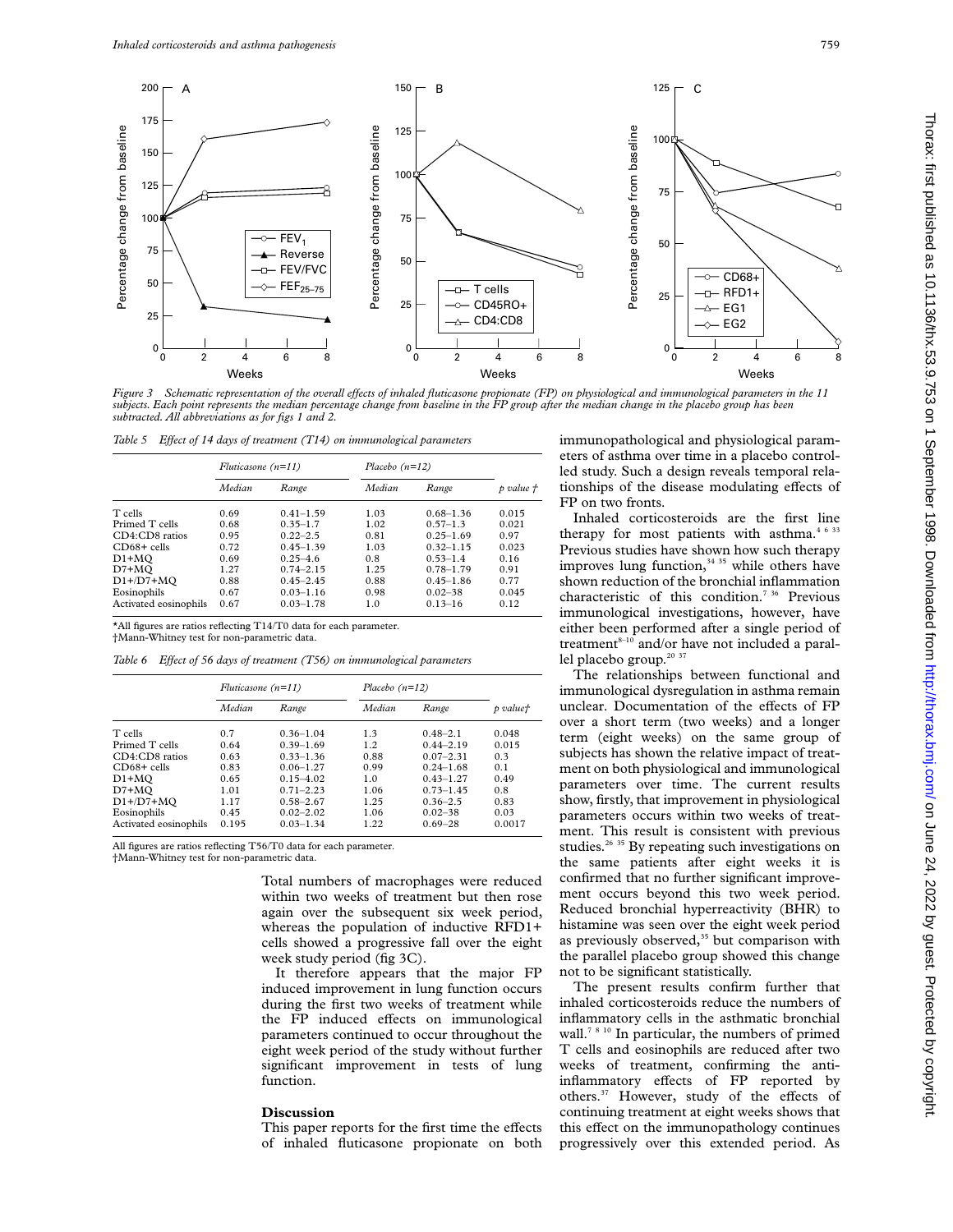there is no significant further improvement in lung function beyond two weeks, these results support the suggestion that, while FP reverses both physiological and immunological abnormalities, these may be parallel but not interrelated effects. Such an observation would support previous suggestions that the dysregulation of both function and immunoregulation in asthmatic subjects does not necessarily represent a cause and effect relationship.<sup>19 38</sup>

Of particular interest is the observation that reduction in the numbers of "activated" eosinophils in the tissues is most dramatic over the extended eight week period of FP treatment. Several studies have focused on the significance of eosinophil activation to the airway wall inflammation in asthma<sup>2 3 15 16</sup> and the consequent damage to the epithelium of the airways. Development of airways hyperresponsiveness has been attributed to the degranulation of these cells.<sup>3 18</sup> Our results suggest that reduction in the eosinophil population may be consequential to the effect of FP on reducing the numbers of primed T lymphocytes in the mucosa. Such a possibility would fit with the knowledge that T cell derived cytokines are responsible for eosinophil activation and accumulation.40 It is thus tempting to speculate that the corticosteroid treatment acts by downregulating induction of immune reactivity, thus leading to reduced T cell activation and subsequent eosinophil activation.

Comparison with placebo treated patients, however, failed to reveal FP dependent effects on the macrophage populations which were found to be variable in both groups of subjects. Thus the imbalance between suppressive and inductive macrophages, reported previously as characteristic of asthma, $1941}$  was not affected consistently by FP treatment. However, FP significantly reduced the overall inflammatory process in the bronchial wall of asthmatics in a progressive fashion over the eight week study period.

The temporal relationships between the antiinflammatory effects and the FP induced changes to functional parameters show that the well recognised clinical improvement seen over a two week period following FP treatment is associated with, but not dependent on, the antiinflammatory effect of the compound. More sustained treatment is required to impart its full impact on the inflammatory process associated with this condition, as even after eight weeks of FP treatment the numbers of T cells, macrophages, and eosinophils in the bronchial wall are not reduced to normal levels previously reported.42 This observation confirms the work of others who have shown that treatment periods extending to years also fail to "normalise" fully the cell populations of the mucosa.<sup>7  $9$ </sup>

This work was supported by Glaxo/Wellcome UK. Colm T Leonard and Vincent J Tormey are supported by British Council Chevening Fellowships.

The authors acknowledge the excellent technical assistance of Ms Shelley J Poulter, the co-operation of the patients at the James Connolly Memorial Hospital, Dublin and the support of the Eastern Health Board, Dublin.

1 Nadel JA. Inflammation and asthma. *J Allergy Clin Immunol* 1984;**73**:651–3.

- 2 Azzawi M, Bradley B, Jeffery PK, et al. Identification of activated T lymphocytes and eosinophils in bronchial biopsies in
- stable atopic asthma. *Am Rev Respir Dis* 1990;**42**:1407–13. 3 Bousquet J, Chanez P, Lacoste JY. Eosinophilic inflamma-tion in asthma. *N Engl J Med* 1990;**323**:1033–9.
- 4 Barnes PJ. Inhaled glucocorticoids for asthma. *N Engl J Med* 1995;**332**:868–75.
- 5 Laitinen LA, Laitinen A, and Haahtela T. A comparative study of the effects of an inhaled corticosteroid, budesonide, and of a β<sub>2</sub> agonist, terbutaline, on airway inflamma-<br>tion in newly diagnosed asthma: a randomised, doubleblind, parallel group, controlled trial. *J Allergy Clin Immunol* 1992; **90**:32–42.
- 6 Haahtela T, Jarvinen M, Kava T, *et al.* Comparison of a  $\beta_2$  agonist, terbutaline, with an inhaled corticosteroid, budesonide, in newly detected asthma. *N Engl J Med* 1991; **325**:388–92.
- 7 Jeffery PK, Godfrey RW, Adelroth E, et al. Effects of treatment on airway inflammation and thickening of basement membrane reticular collagen in asthma: a quantitative light and electron microscopic study. *Am Rev Respir Dis* 1992;**145**:890–9.
- 8 Burke CM, Power CK, Norris A, *et al*. Lung function and immunopathological changes after inhaled corticosteroid therapy in asthma. *Eur Respir J* 1992; **5**:73–9.
- 9 Trigg CJ, Manolitsas D, Wang JH, *et al*. Placebo-controlled immunopathologic study of four months of inhaled corticosteroid in asthma. *Am J Respir Crit Care Med* 1994; **150**:17–22.
- 10 Lundgren R, Soderberg M, Horstedt P,*et al*. Morphological studies of bronchial mucosal biopsies from asthmatics before and after ten years of treatment with inhaled
- steroids. *Eur Respir J* 1988;1:883-9.<br>11 American Thoracic Society. Guidelines for the diagnosis and treatment of patients with chronic obstructive pulmo-nary disease (COPD) and asthma. *Am Rev Respir Dis* 1987;**136**:225–44.
- 12 British Thoracic Society. British guidelines on asthma management: 1995 review and position statement. *Thorax* 1997;**52**:S1–21.
- 13 Sterk PJ, Fabbri LM, Quanjer PH, *et al*. Airway responsiveness. Standardised challenge testing with pharmacological, physical and sensitizing stimuli in adults. *Eur Respir J* 1993; **<sup>6</sup>**(Suppl 16):53–83.
- 14 Jeffery PK, Wardlaw AJ, Nelson FC, et al. Bronchial biopsies in asthma, an ultrastructural, quantitative study and correlation with hyperreactivity. *Am Rev Respir Dis* 1989;**140**: 1745–53.
- 15 Sont JK, van Krieken JH, Evertse CE, *et al*. Relationship between the inflammatory infiltrate in bronchial biopsy specimens and clinical severity of asthma in patients treated with inhaled steroids. *Thorax* 1996;**51**:496–502.
- 16 Bentley AM, Menz G, Storz C, *et al*. Identification of T lymphocytes, macrophages, and activated eosinophils in the bronchial mucosa in intrinsic asthma. Relationship to symptoms and bronchial responsiveness. *Am Rev Respir Dis* 1992;**146**:500–6.
- 17 Robinson DS, Bentley AM, Hartnell A, *et al*. Activated memory T cells in bronchoalveolar lavage fluid from patients with atopic asthma: relation to asthma symptoms, lung function, and responsiveness. *Thorax* 1993;**48**:26–32. 18 Bradley BL, Azzawi M, Jacobsen M, *et al*. Eosinophils, T
- lymphocytes, mast cells, neutrophils, and macrophages in bronchial biopsy specimens from atopic subjects with asthma: comparison with biopsy specimens from atopic subjects without asthma and normal control subjects and relationship to bronchial hyperresponsiveness. *J Allergy Clin Immunol* 1991;**88**:661–74.
- 19 Poulter LW, Janossy G, Power C, et al. Immunological/<br>physiological relationships in asthma: "potential regulation<br>by lung macrophages". *Immunol Today* 1995;15:No 6.<br>20 Juniper EF, Kline PA, Vanzieleghem MA, et al. Eff
- long-term treatment with an inhaled corticosteroid (budesonide) on airway hyperresponsiveness and clinical asthma in non-steroid-dependent asthmatics. *Am Rev Respir Dis*1990;**142**:832–6.
- 21 Barnes PJ, Pederson S. Efficacy and safety of inhaled corti-
- costeroids in asthma. *Am Rev Respir Dis*1993;**148**:S1–26. 22 Phillipps GH. Structure-activity relationships of topically active steroids: the selection of fluticasone propionate. *Respir Med* 1990;**84**:S19–23.
- 23 Harding SM. The human pharmacology of fluticasone pro-pionate. *Respir Med* 1990;**84**:S25–9. 24 Hoekstra MO, Grol MH, Bouman K, *et al*. Fluticasone pro-
- pionate in children with moderate asthma. *Am J Respir Crit Care Med* 1996;**154**:1039–44.
- 25 Fabbri L, Burge PS, Croonenborogh L,*et al*. Comparison of fluticasone propionate with beclomethasone in moderate to severe asthma treated for one year. *Thorax* 1993;**48**:817– 23.
- 26 Noonan M, Chervinsky P, Busse WW, *et al*. Fluticasone propionate reduces oral predisolone use while it improves asthma control and quality of life. *Am J Respir Crit Care Med* 1995;**152**:1467–73.
- 27 Djukanovic R, Wilson JW, Lai CKW, *et al*. The safety aspects of fibreoptic bronchoscopy, bronchoalveolar lavage and bronchial biopsies in asthma. *Am Rev Respir Dis* 1991; **143**:772–7.
- 28 Workshop Summary and Guidelines. Investigative use of<br>bronchoscopy, lavage and bronchial biopsies in asthma and<br>other airway diseases. *Eur Respir* J 1992;5:115-21.<br>Poulter LW, Power C, Burke C. The relationship between
- bronchial immunopathology and hyperresponsiveness in asthma. *Eur Respir J* 1990; **3**:792.